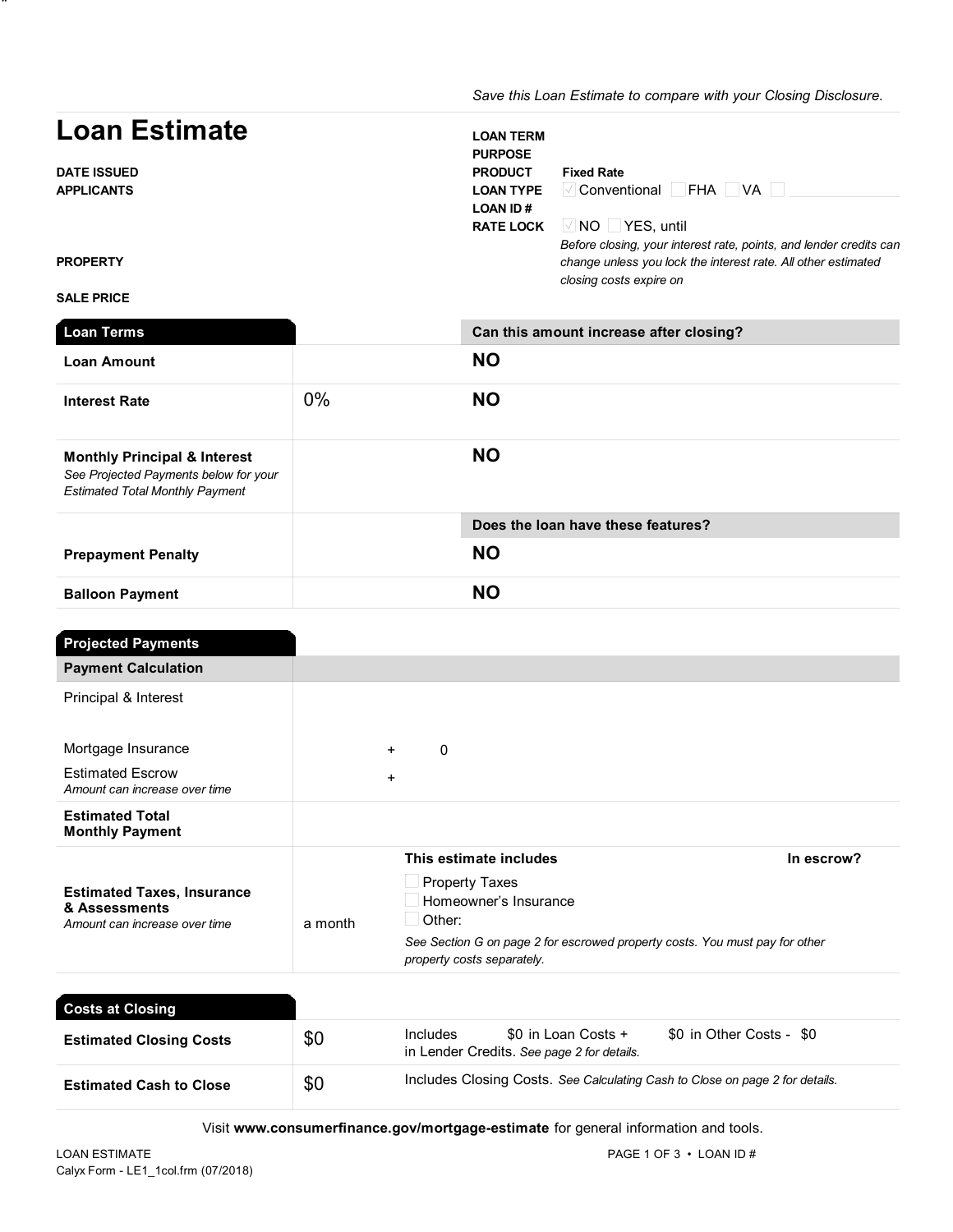## Closing Cost Details

| <b>Loan Costs</b>                      | <b>Other Costs</b>                                  |     |
|----------------------------------------|-----------------------------------------------------|-----|
| A. Origination Charges                 | E. Taxes and Other Government Fees                  |     |
| % of Loan Amount (Points)              | Recording Fees and Other Taxes                      |     |
|                                        | <b>Transfer Taxes</b>                               |     |
|                                        | F. Prepaids                                         |     |
|                                        | Homeowner's Insurance Premium (<br>months)          |     |
|                                        | Mortgage Insurance Premium (<br>months)             |     |
|                                        | Prepaid Interest (<br>per day for<br>days $@$       | %)  |
|                                        | Property Taxes (<br>months)                         |     |
|                                        |                                                     |     |
|                                        |                                                     |     |
|                                        | G. Initial Escrow Payment at Closing                |     |
|                                        | Homeowner's Insurance<br>per month for              | mo. |
| <b>B. Services You Cannot Shop For</b> | Mortgage Insurance<br>per month for                 | mo. |
|                                        | <b>Property Taxes</b><br>per month for              | mo. |
|                                        |                                                     |     |
|                                        |                                                     |     |
|                                        |                                                     |     |
|                                        |                                                     |     |
|                                        | H. Other                                            |     |
|                                        |                                                     |     |
|                                        |                                                     |     |
|                                        |                                                     |     |
|                                        |                                                     |     |
|                                        |                                                     |     |
| C. Services You Can Shop For           | I. TOTAL OTHER COSTS $(E + F + G + H)$              |     |
|                                        |                                                     |     |
|                                        | J. TOTAL CLOSING COSTS                              |     |
|                                        | $D + I$                                             |     |
|                                        | <b>Lender Credits</b>                               |     |
|                                        | <b>Calculating Cash to Close</b>                    |     |
|                                        | Total Closing Costs (J)                             | \$0 |
|                                        | Closing Costs Financed (Paid from your Loan Amount) | \$0 |
|                                        | Down Payment/Funds from Borrower                    | \$0 |
|                                        | Deposit                                             | \$0 |
|                                        | <b>Funds for Borrower</b>                           | \$0 |
|                                        | <b>Seller Credits</b>                               | \$0 |
|                                        | <b>Adjustments and Other Credits</b>                | \$0 |

Estimated Cash to Close

D. TOTAL LOAN COSTS (A + B + C)

\$0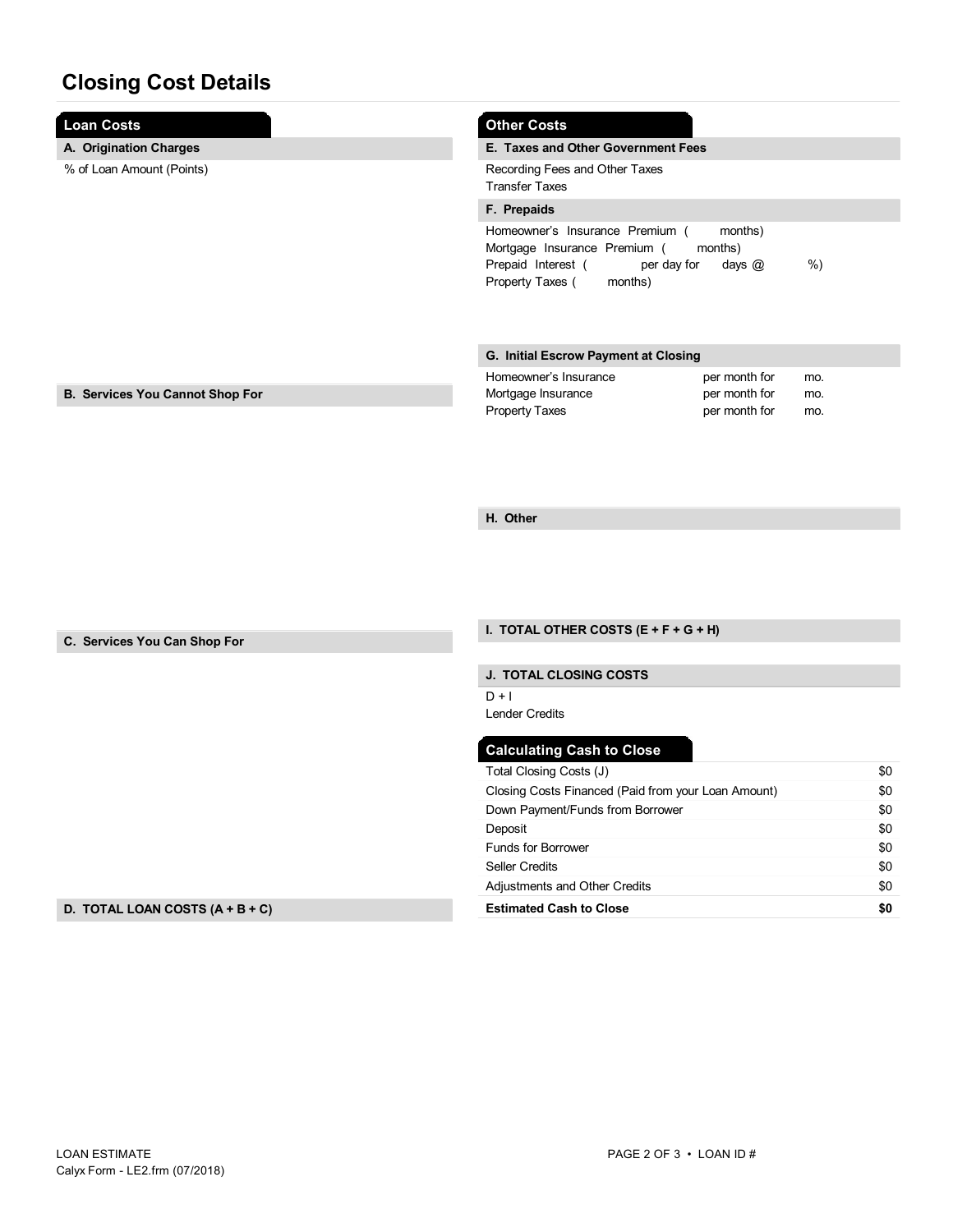### Additional Information About This Loan

**\*\*** ADV

 $\overline{\phantom{a}}$ 

| <b>MORTGAGE BROKER</b> Low 30 Mortgage |              |
|----------------------------------------|--------------|
| NMLS / LICENSE ID 350998               |              |
| <b>LOAN OFFICER</b>                    |              |
| NMLS / LICENSE ID                      |              |
| <b>EMAIL</b>                           |              |
| <b>PHONE</b>                           | 650-800-5800 |
|                                        |              |

| <b>Comparisons</b>                     | Use these measures to compare this loan with other loans. |                                                                                                                           |  |
|----------------------------------------|-----------------------------------------------------------|---------------------------------------------------------------------------------------------------------------------------|--|
| In 5 Years                             | \$0<br>\$0                                                | Total you will have paid in principal, interest, mortgage insurance, and loan costs.<br>Principal you will have paid off. |  |
| <b>Annual Percentage Rate (APR)</b>    | $0\%$                                                     | Your costs over the loan term expressed as a rate. This is not your interest rate.                                        |  |
| <b>Total Interest Percentage (TIP)</b> | $0\%$                                                     | The total amount of interest that you will pay over the loan term as a<br>percentage of your loan amount.                 |  |

| <b>Other Considerations</b>     |                                                                                                                                                                                                                                                                      |
|---------------------------------|----------------------------------------------------------------------------------------------------------------------------------------------------------------------------------------------------------------------------------------------------------------------|
| Appraisal                       | We may order an appraisal to determine the property's value and charge you for this<br>appraisal. We will promptly give you a copy of any appraisal, even if your loan does not close.<br>You can pay for an additional appraisal for your own use at your own cost. |
| <b>Assumption</b>               | If you sell or transfer this property to another person, we<br>will allow, under certain conditions, this person to assume this loan on the original terms.<br>will not allow assumption of this loan on the original terms.                                         |
| Homeowner's<br><b>Insurance</b> | This loan requires homeowner's insurance on the property, which you may obtain from a<br>company of your choice that we find acceptable.                                                                                                                             |
| Late Payment                    | If your payment is more than<br>days late, we will charge a late fee of                                                                                                                                                                                              |
| <b>Loan Acceptance</b>          | You do not have to accept this loan because you have received this form or signed a<br>loan application.                                                                                                                                                             |
| <b>Refinance</b>                | Refinancing this loan will depend on your future financial situation, the property value, and<br>market conditions. You may not be able to refinance this loan.                                                                                                      |
| Servicing                       | We intend<br>to service your loan. If so, you will make your payments to us.<br>to transfer servicing of your loan.                                                                                                                                                  |